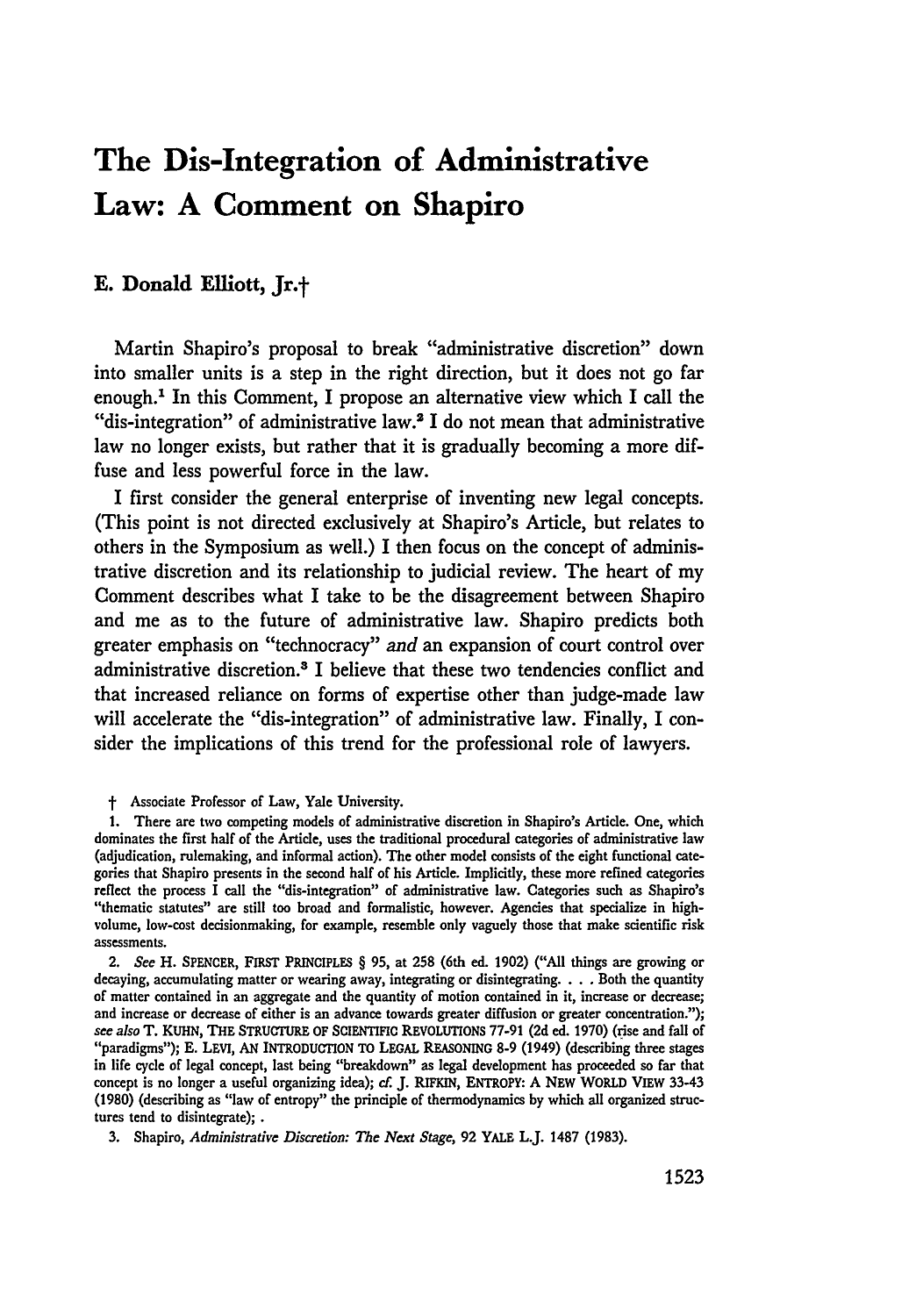**I.**

I sympathize with Shapiro's ambition to create a new conceptual scheme for analyzing administrative discretion. My problem is seeing how we persuade other people to adopt Shapiro's terminology. As arresting as phrases like Shapiro's "technocrat-democratic cycle"<sup>4</sup> may be, I suspect that Jerry Mashaw is going to go right on drawing his box charts,<sup>8</sup> Bruce Ackerman will continue talking about the "Coasean universe,"6 and Robert Rabin will keep discussing oscillations and historical epochs.' Many of us are speaking to the same issues, but unless we speak the same language, our dialogue will become a dangling conversation leading nowhere.

The mark of a science is that a person of ordinary intelligence in one generation can understand the insights of a genius in the prior generation. The ability to assemble insights so that they build on one another has helped to give science and oher organized bodies of knowledge their extraordinary power.<sup>8</sup> By comparison, legal scholarship is an extremely disorganized body of knowledge. Legal scholars continually discover, lose, and reinvent in new words the insights of their predecessors.<sup>9</sup> The cause, at least in part, is the lack of a shared frame of reference. Here, our brothers and sisters who are doing "law-and-economics" have a great advantage. They may not be right, but at least they share a theory which enables them to communicate with one another (although not always with the rest of us).<sup>10</sup>

Bruce Ackerman maintains that the business of legal scholarship is to

*6. See* Ackerman, *Foreword: Law in an Activist State,* 92 YALE L.J. 1083, 1101 (1983).

7. *See* Rabin, *Legitimacy, Discretion, and the Concept of Rights,* 92 YALE L.J. 1174, 1174 **(1983).**

*8. See* L. THOMAS, THE LIVES OF A CELL 115-20 (1974) (role of planning in scientific research). *9. See* Elliott, *Holmes and Evolution: Legal Process as Artificial Intelligence,* 13 J. LEGAL STUD.

113, 144 (1984) (contrasting attitude toward tradition in legal scholarship with attitudes in other disciplines).

**10.** In recognizing that economic theory is being used as a communications channel, I do not mean to imply that it is value free. *See, e.g.,* Kennedy, *Cost-Benefit Analysis of Entitlement Programs: A Critique,* 33 STAN. L. REV. 387, 388 (1981) (economic allocation theories entail value judgments); Rizzo, *The Mirage of Efficiency,* 8 HOFSTRA L. REV. 641 (1980).

On the value of uniformity, see A UNIFORM SYSTEM OF CITATION i, iv (13th **ed.** 1981) (purpose of uniform system is to ensure that authorities can be identified and found by readers). As a hypothetical "modest proposal," law review editors might try to impose a requirement that scholars express their ideas as improvements or corrections to the paradigms that already exist in the literature, rather than each proposing his or her own new model and inventing his or her own private language. This "reform" may be impractical, and it is probably too weak to overcome the incentive for novelty created by perceptions of the tenure standard at some law schools. **My** proposal does, however, illustrate the theoretical point that the efficiency of collective scholarship would **be** increased by saving each individual reader the burden of translating and relating scholars' ideas to one another.

1524

*<sup>4.</sup> Id.* at 1495-96.

*<sup>5.</sup> See* Mashaw, *"Rights" in the Federal Administrative State,* 92 YALE L.J. 1129, 1158 (1983).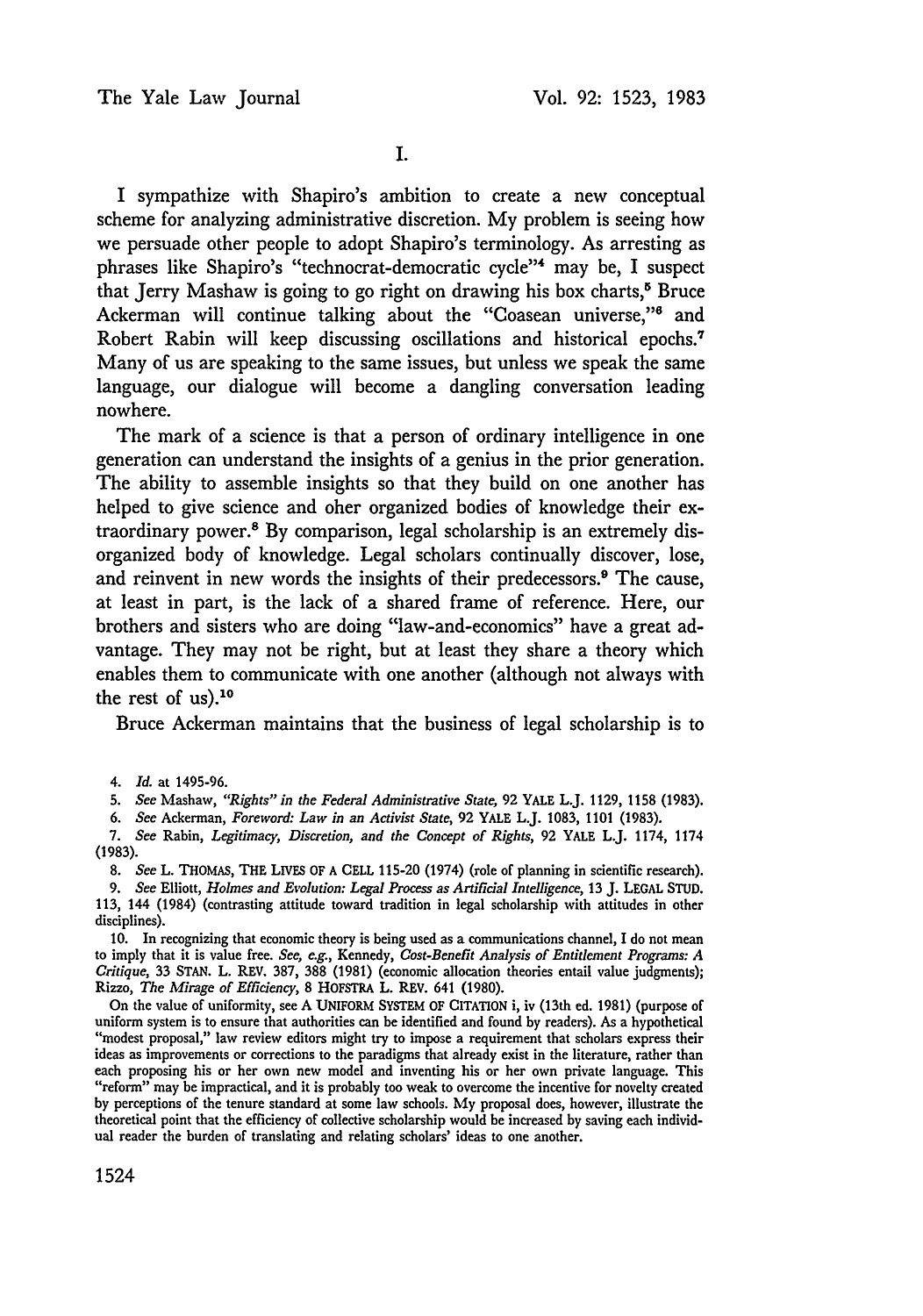invent innovative "reconceptualizations" of bodies of law.<sup>11</sup> If such conceptual creations are to have more than purely aesthetic value, they must be usable by someone for some purpose. It remains among the open questions what uses, if any, there might be for Shapiro's "tentative" scheme for describing administrative discretion.<sup>12</sup> It is premature, therefore, to make a judgment about the value of Shapiro's categories.

II.

I agree with Shapiro's general premise, however, that we need more discriminating ways to describe administrative discretion. The traditional concept of "administrative discretion" is unsatisfactory for several reasons. First, as Shapiro notes, "administrative discretion" is a single unit of analysis.<sup>13</sup> The dubious implication built into using a single category is that every exercise of discretion by an official shares something with every other exercise of discretion by an official. In addition, "administrative discretion" is a residual category-the weakest form of conceptual tool. The term tells us what something is *not.* If a matter is committed to administrative discretion, we know only that it is to be decided according to some body of lore foreign to judge-made law.14 Confiding certain decisions to administrative discretion implements the fundamental judgment, made explicitly by theorists of the New Deal such as James Landis, that the common law had become inbred and needed an infusion of ideas from other disciplines.<sup>15</sup>

It follows from this definition of administrative discretion—the power to decide according to principles foreign to judge-made law-that there is a fundamental tension between the ideal of administrative discretion on the one hand and judicial review on the other. Learned Hand pointed out that it is logically impossible for a court to review conclusions based on an agency's expertise-expertise that, by definition, the courts do not share—without invading the agency's discretion.<sup>16</sup> Hand's point has been

12. Shapiro, *supra* note 3, at 1500.

**15.** *See* Landis, *Statutes and the Sources of Law,* in HARVARD LEGAL **ESSAYS** 213, 213 (1934) ("traditional method of handling legal materials. **. .** feeds too much upon itself and offers strenuous resistance to **. . .**interpenetration" of knowledge from social sciences).

The immunity of the Board's conclusions from judicial review **...**is a consequence of its putative specialized experience in the field of labor relations: an experience that is thought to enable it to appraise causes and consequences that escape the perception of those less widely acquainted with those relations. Thus, we accept the conclusions of a specialized tribunal,

<sup>11.</sup> *See* Ackerman, *The Marketplace of Ideas,* 90 YALE L.J. 1131, 1140 (1981).

<sup>13.</sup> *Id.* at 1488-89.

<sup>14.</sup> *See* 5 U.S.C. § 701(a)(2) (1982) (exempting actions "committed to agency discretion by law" from judicial review portions of Administrative Procedure Act). *But see* Citizens to Preserve Overton Park, Inc. v. Volpe, 401 U.S. 402, 413 (1971) (exemption inapplicable when there is "law to apply").

**<sup>16.</sup>** *See* NLRB v. Stow **Mfg.** Co., **217 F.2d 900, 905 (2d** Cir. 1954) (L. Hand, **J.),** *cert. denied,* 348 **U.S.** 964 **(1955):**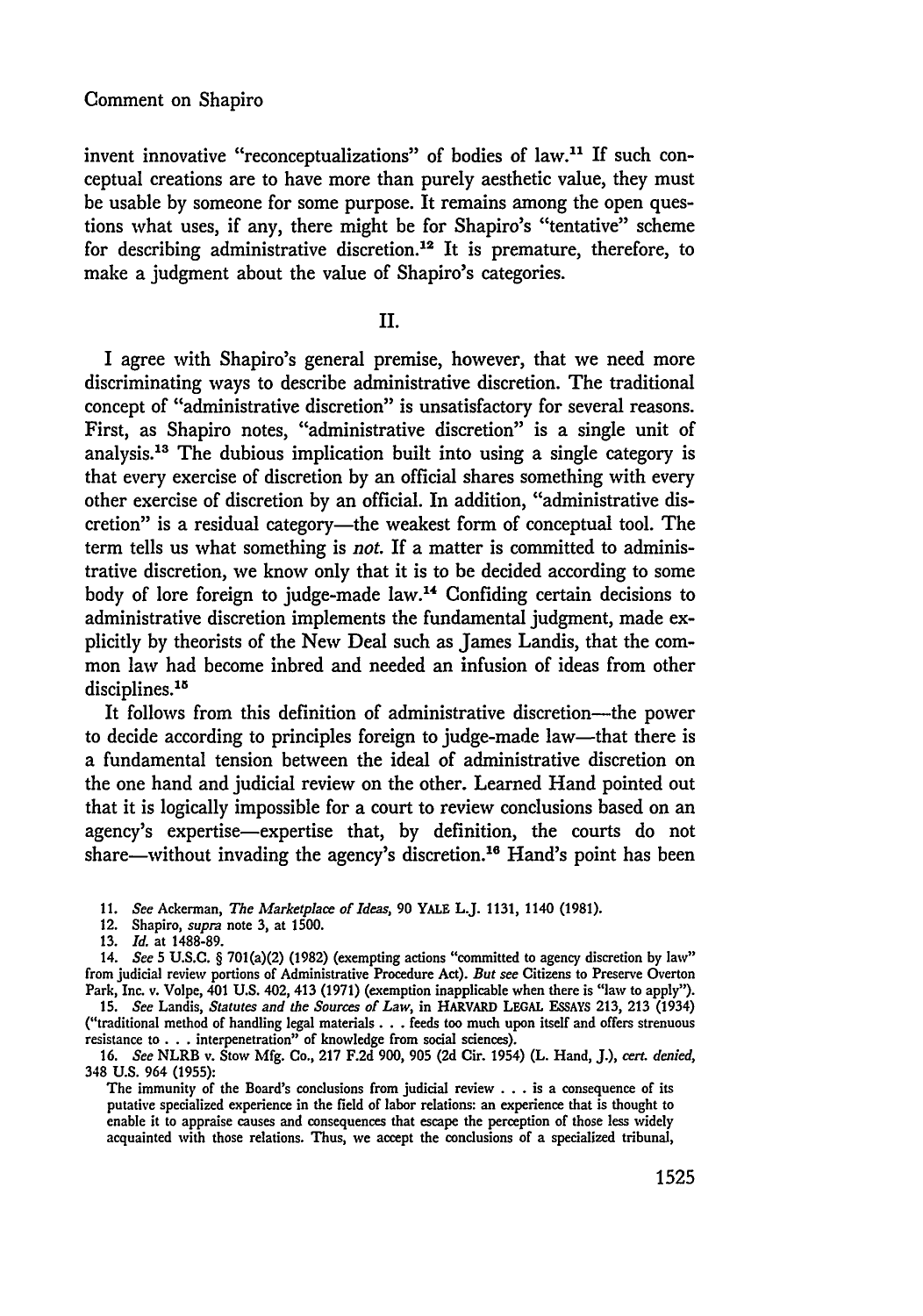criticized, but not refuted. 7 Hand went astray, however, **by** pushing a valid epistemological point to an uncharacteristically extreme and impractical conclusion: that judicial review should be abandoned.<sup>18</sup> In reviewing administrative action, the legal system depends on strict logical consistency no more than it does in other areas."9 **A** degree of tension between judicial review and administrative discretion is tolerable, perhaps even desirable. The question is not whether courts can review administrative decisions without interfering with administrative discretion, but whether they can review without interfering *unduly* with discretion that Congress intended to confide to nonjudicial decisionmakers.

According to traditional doctrine, the inherent tension between judicial review and administrative discretion is ameliorated **by** positing a limited role for the courts; hence, the traditional verbal formulas: substantial evidence on the record as a whole,<sup>20</sup> capricious, arbitrary, or an abuse of discretion.<sup>21</sup> Finally, if Shapiro's reading of *Citizens to Preserve Overton Park, Inc. v. Volpe<sup>22</sup>* is to be believed, there is now a third standard: clear error of judgment.<sup>23</sup> These formulas have not always succeeded in keeping the friction between judicial review and administrative discretion within acceptable bounds. The conflict cannot **be** analyzed adequately on an all-

made upon evidence that would not prove them to an ordinary, or "lay," court, so to say.

**17.** *See* L. **JAFFE,** JUDICIAL CONTROL OF **ADMINISTRATIVE** ACTION **613-15** (1965).

**18.** *See* NLRB v. Stow **Mfg.** Co., **217 F.2d** at **905.**

**19.** *Gf.* **0.** HOLMES, THE **COMMON** LAW **32** (M. Howe ed. **1963)** ("law administered by able and experienced men, who know too much to sacrifice good sense to a syllogism").

20. *See* 5 **U.S.C.** § **706(2)(E) (1982).**

21. *See* **5 U.S.C.** § 706(2)(A) **(1982).**

22. 401 **U.S.** 402 **(1971). My** principal purpose is not to quibble with Shapiro's premise that a different standard of review applies to informal, discretionary agency actions. One cannot, however, avoid mentioning that Shapiro's reading of Citizens to Preserve Overton Park v. Volpe, 401 **U.S.** 402 **(1971),** is questionable. Shapiro interprets *Overton Park* as establishing "clear error of judgment" as a distinct new "mood" or standard of review for informal or discretionary actions. Shapiro, *supra* note 3, at 1491. As a matter of textual analysis, *Overton Park* uses the phrase "clear error of judgment" to explain what is meant by the traditional standard of "arbitrary, capricious, an abuse of discretion, or otherwise not in accordance with law," **5 U.S.C.** § **706(2)(A) (1982).** "To make *this finding* the court must consider whether the decision was based on a consideration of the relevant factors and whether there has been a clear error of judgment." 401 U.S. at 416 (emphases supplied). Thus, in context, "Clear error of judgment" is a gloss on "capricious and arbitrary," not an alternative to it.

Shapiro misreads the "clear error of judgment" language as establishing a standard different from "capricious and arbitrary" because he considers it implausible that courts would review informal, discretionary agency actions **by** the same standard that they use for **§** 553 rulemaking. Shapiro, *supra* note 3, at 1491-94. Untidy, perhaps, but that is exactly how *Overton Park* has been read by the courts of appeals. *See, e.g.,* American Mining Cong. v. Marshall, 671 F.2d 1251, 1254-55 (10th Cir. 1982) (applying *Overton Park* "clear error of judgment" test to informal rulemaking); Weyerhaeuser Co. v. Costle, 590 F.2d 1011, 1025 **(D.C.** Cir. 1978) (same); Action for Children's Television v. **FCC,** 564 F.2d 458, 478-79 (D.C. Cir. 1977) (same); American Meat Inst. v. EPA, 526 F.2d 442, 452-53 (7th Cir. 1975) (same); Portland Cement Ass'n v. Ruckelshaus, 486 F.2d 375, 402 **(D.C.** Cir. 1973), *cert. denied,* 417 U.S. 921 (1974) (same); *see also* 5 U.S.C. **§** 706(2)(A) (1982) (applying "arbitrary" and "capricious" standard to *all* "agency action"); *cf* 5 U.S.C. **§** 706(2)(E) (1982) (applying "substantial evidence" test only to proceedings subject to formal procedures under **§§ 556-557).**

23. Shapiro, *supra* note 3, at 1493.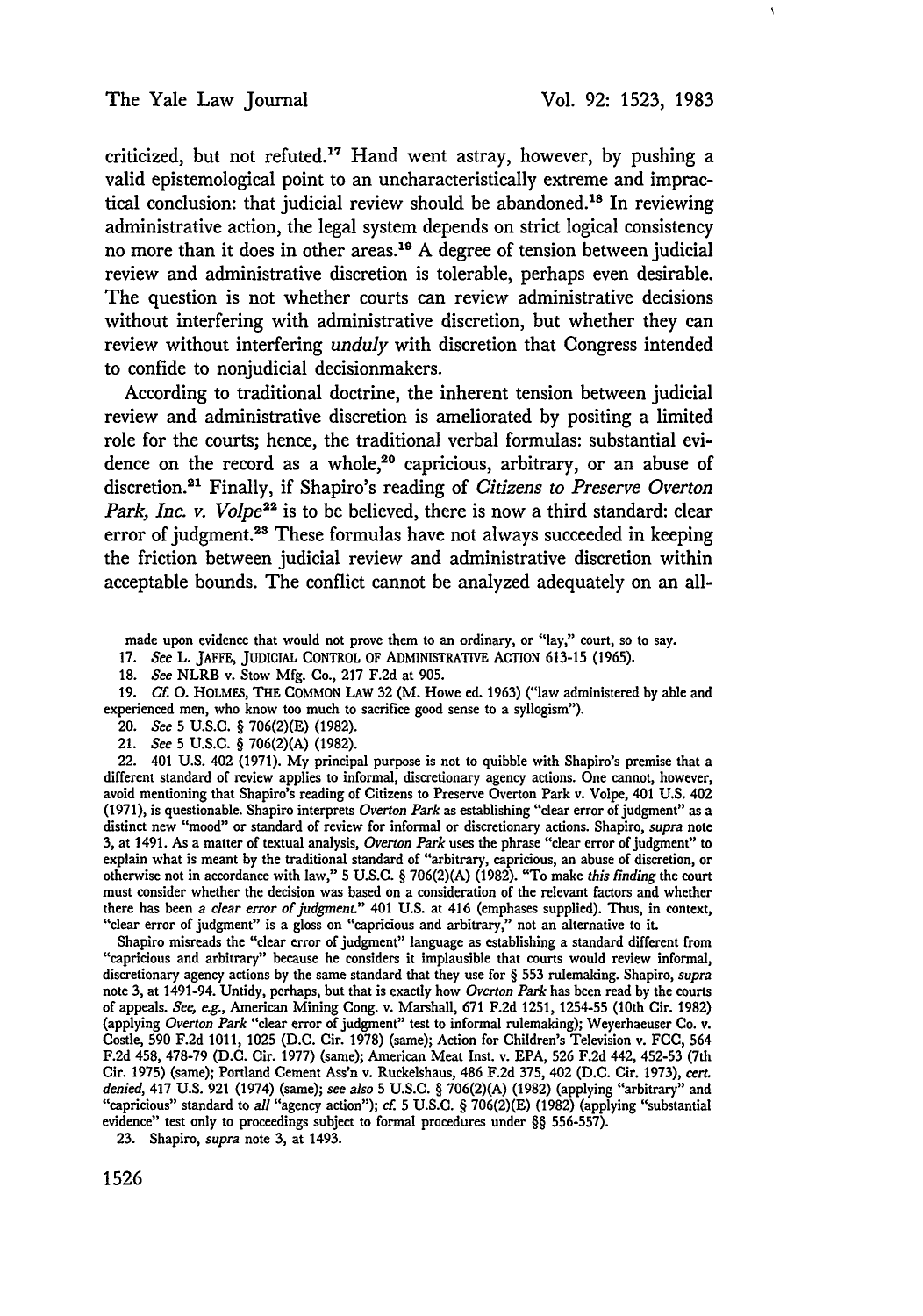or-nothing basis, as Hand attempted to do. Rather, the extent to which judicial review can be accomplished without undue interference with administrative discretion varies from one area of law to another depending on how divergent from, and incommensurable with, legal logic the sources of administrative discretion are.

I do not share Shapiro's assumption that the traditional administrative law categories-"substantial evidence," "capricious and arbitrary," or "clear error of judgment"-determine the stringency of judicial review. Judicial review varies from one substantive area to another, with the nature of the subject matter and the realities of the agency involved influencing the "mood" of judicial review far more than the characterization of the administrative action as adjudication, rulemaking, or informal action.<sup>24</sup> Courts should be hesitant to second-guess agency risk assessments, not because a matter involves rulemaking rather than adjudication, but because the agency's exercise of discretion is based in part on technical evidence which judges rarely understand. The occasional court decision in the environmental area that has set aside an administrative decision for a "clear error of judgment" in assessing technical evidence has usually been based on judicial ignorance of epidemiology, toxicology, or some other "ology."<sup>25</sup> The problem is not so much that judges misunderstand the facts as it is that they lack the background knowledge and norms of judgment to interpret the facts sensibly. Moreover, judicial review of agency decisions in scientific and technical areas has proved troublesome not only because courts have interfered when they should not have, but also because courts have proved incapable of intervening when agency decisions were grossly defective and should have been reexamined.<sup>26</sup>

<sup>24.</sup> *See* B. ACKERMAN **&** W. HASSLER, **CLEAN** COAL/DIRTY AIR **113** (1981) (court should not invalidate agency action for procedural shortcomings in notice-and-comment rulemaking when any "reader of the weekly **BNA** *Environmental Reporter"* would be able to follow EPA's changes); *see also* Sierra Club v. Costle, **657 F.2d 298, 355** n.213 **(D.C.** Cir. **1981)** (citing Ackerman and Hassler with approval).

Presumably, the converse should also hold true: In areas which lack effective, informal channels of communication such as the **BNA** *Environmental Reporter,* a court should place greater stress on ensuring that interested parties receive notice through official rulemaking procedures.

**<sup>25.</sup>** *E.g.,* Gulf South Insulation v. Consumer Prods. Safety Comm'n, **701 F.2d 1137** (5th Cir. **1983);** Ethyl Corp. v. **EPA,** 541 **F.2d 1 (D.C.** Cir.) (en banc), *cert. denied,* 426 **U.S.** 941 **(1976).**

Most commentators conclude that courts are not competent to review scientific and technical evidence. *See* Jasanoff & Nelkin, *Science, Technology, and the Limits of Judicial Competence,* 68 A.B.A. J. 1094 (1982); Yellin, *High Technology and the Courts: Nuclear Power and the Need for Institutional Reform,* 94 HARV. L. REV. 489 (1981).

<sup>26.</sup> *See* B. ACKERMAN & W. HASSLER, *supra* note 24, at 20 (EPA's previous "narrow" and "mechanical" readings of § **111** of Clean Air Act not remedied by judicial review). Even after Ackerman and Hassler exposed EPA's new source-performance standard for coal-fired power plants as "inept," *id.* at 2, judicial review proved unequal to the task of invalidating it. *See* Sierra Club v. Costle, 657 F.2d 298, 316 n.38 (D.C. Cir. 1981) ("several significant statutory questions" raised by Ackerman and Hassler remain undecided because "no party has raised them"). The court declined to intervene despite indications that extraneous political factors, such as a threat by Senator Byrd to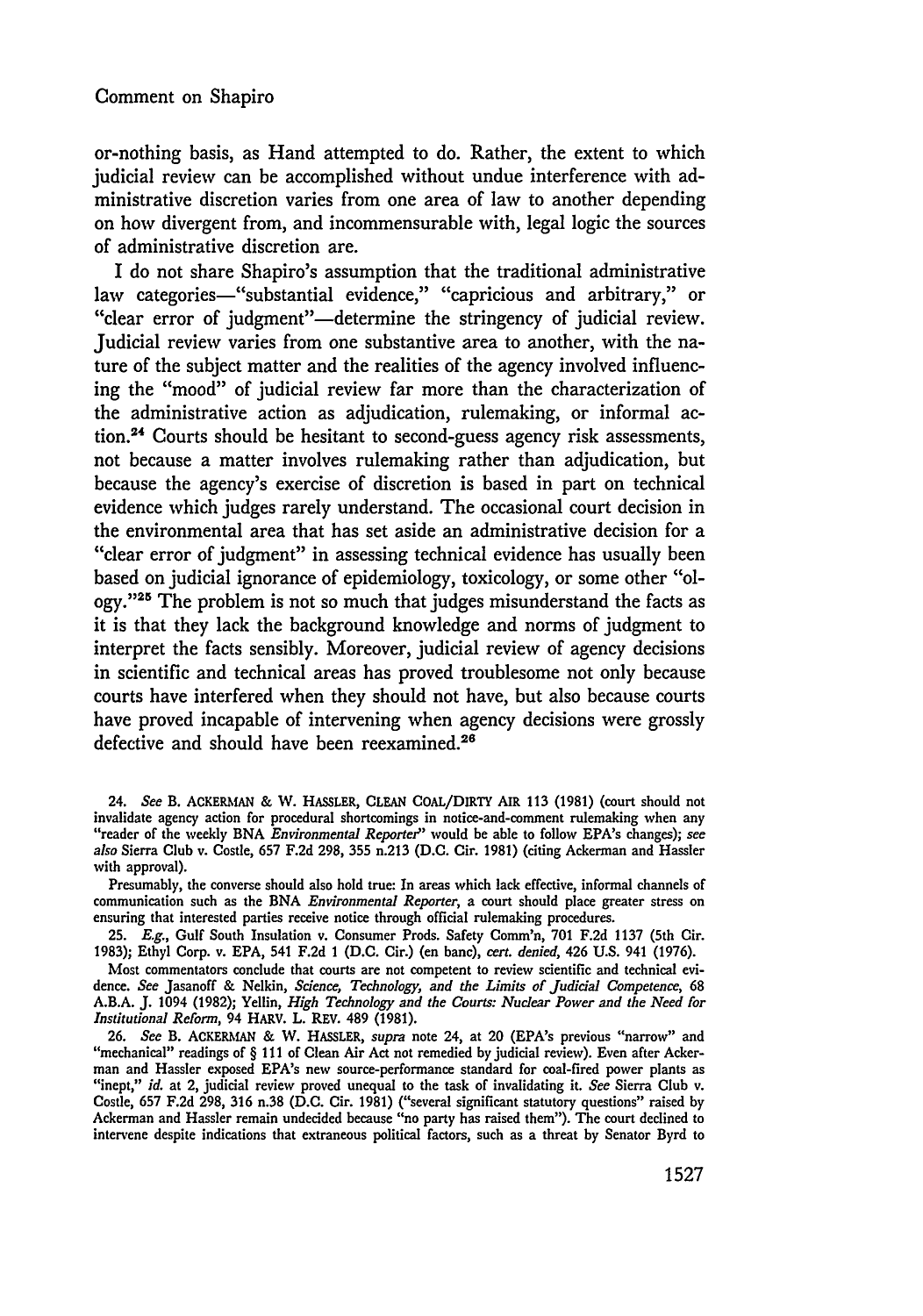In the final analysis, administrative discretion and judicial review pull in opposite directions. One can imagine greater emphasis on administrative discretion and government **by** "technocracy" in the future *or* more court-imposed rules to control administrative discretion, but not both simultaneously.

## III.

This brings me to the heart of my disagreement with Shapiro. Underlying Shapiro's proposed categories is the premise that it is appropriate to analyze administrative discretion from the Olympian perspective of an administrative law that transcends particular agencies and statutes to **em**brace broad categories of administrative action.<sup>27</sup> I am not convinced. I doubt whether the traditional conception of administrative law as "embrac[ing] all governmental machinery for carrying out government programs"<sup>28</sup> remains viable (if it ever was). Certainly there is a labor law, a law of social security and entitlement programs, *an* environmental law, and so on. What I question is whether it makes sense to think in terms of a unitary, overarching "trans-substantive" administrative law that controls all governmental decisionmaking.29

withdraw his support for the SALT treaty, had influenced EPA's decision. *See id.* at **390** n.450 (denying discovery into communications relating to political factors); *id.* at 409 n.539 (holding newspaper reports of "hints" of political factors insufficient to invalidate regulation); *cf.* B. ACKERMAN & W. HASSLER, *supra* note 24, at 114-15 ("problem with Byrd's intervention was not procedural but substantive"; it and other indications of "mindless decision making" "demand a strong remand to the administrator").

**27.** In the published version of his Article, Shapiro seems to adopt the thrust of this Comment **by** concluding: "It is distressingly clear to teachers of administrative law that they may have no subject matter to teach, that administrative procedure may be determined largely **by** the agency or even the policy involved. I certainly do not expect a uniform judicial or congressional reaction to the many forms of discretion." Shapiro, *supra* note **3,** at **1522.** He does not, however, explain how a "policyspecific" perspective can be made consistent with his proposed categories for conceptualizing administrative discretion.

**28.** K. **DAVIS,** ADMINISTRATIVE LAW § **1.01,** at 2 **(3d** ed. **1972);** *see* **S.** BREYER **&** R. STEWART, ADMINISTRATIVE LAW **AND** REGULATORY POLICY **11 (1979):**

Administrative law as traditionally understood **...**deals with **...**general principles and rules that cut across the particular substantive fields and potentially embrace all forms of administrative activity.

Administrative law defined in this global sense is found primarily, although not exclusively, in the decisions of courts reviewing the validity of administrative actions in judicial proceedings instituted **by** private citizens.

*See also* L. JAFFE, JUDICIAL *Control* OF ADMINISTRATIVE ACTION, *supra* note 17 (emphasis supplied); Shapiro, *On Predicting the Future of Administrative Law,* REGULATION, May/June, **1982,** at 19 (defining administrative law as "a series of legal doctrines through which courts police the jurisdictional boundaries and decision-making processes of regulating agencies").

**29.** *Cf.* Freedman, *The Uses and Limits of Remand in Administrative Law: Staleness of the Record,* **115 U.** PA. L. REV. 145, 147 **(1966)** (framing generalized rules of administrative law is a "hazardous enterprise"); Rabin, *Administrative Law in Transition: A Discipline in Search of An Organizing Principle,* **72** NW. **U.L.** REV. 120, **136** (1977) (questioning whether there is a generalized administrative process as opposed to specific understandings of particular agencies).

I borrow the term "trans-substantive" from Cover, *For James Win. Moore: Some Reflections on a*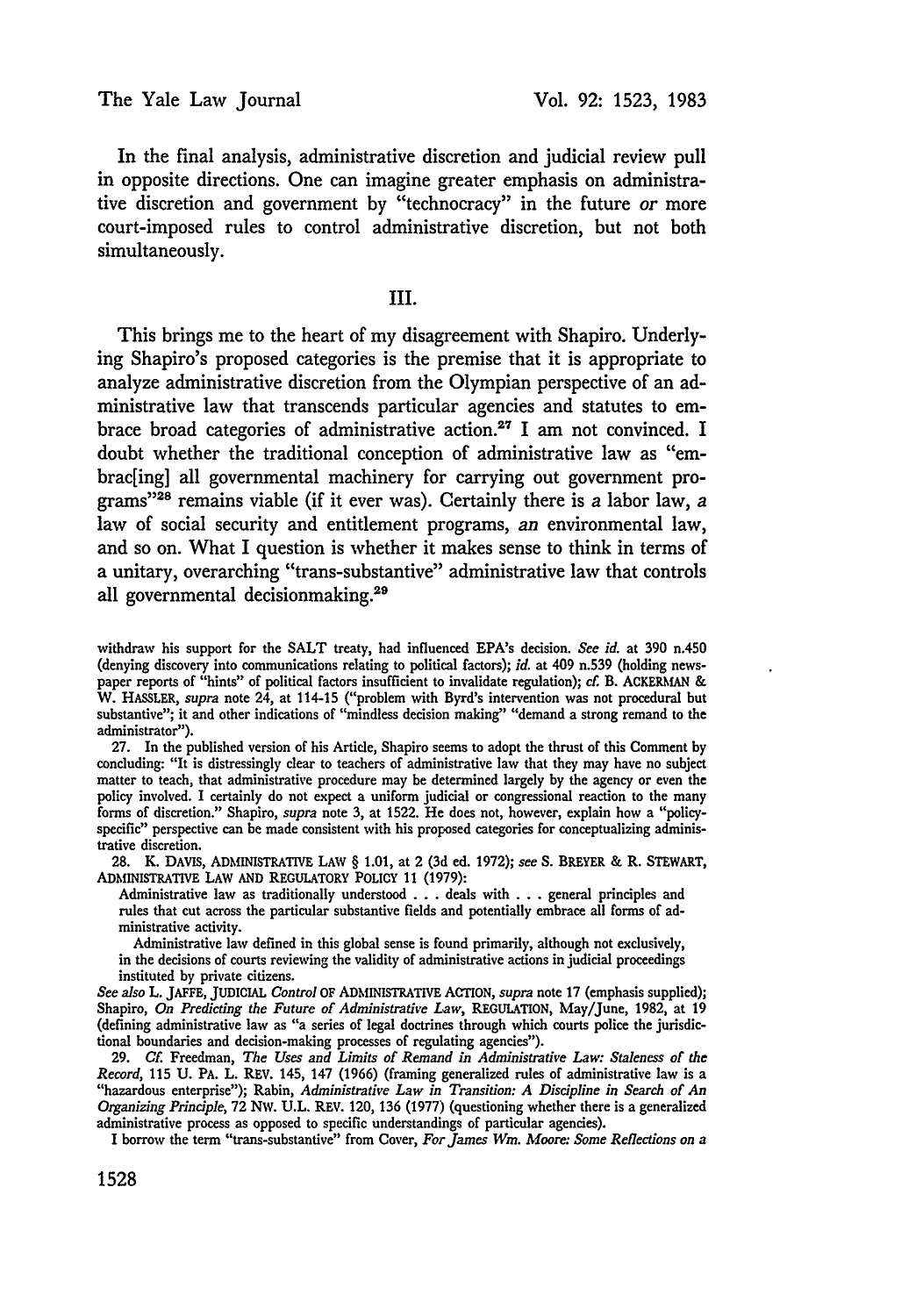#### Comment on Shapiro

As a purely descriptive matter, courts rarely cite labor cases in environmental cases anymore.<sup>30</sup> Few scholars write on administrative law catholically. Even when they generalize, most scholars today tend to write from a perspective formed **by** a particular sub-specialty such as environmental law or the law of social welfare programs.<sup>31</sup>

These trends reflect a significant difference between the actual relationship that has evolved between courts and administrative decisionmakers, and what early theorists of administrative law assumed that the relationship would be. Earlier, I termed the conflict between the theory and the reality of administrative law the "dis-integration" of administrative law.<sup>32</sup> I hope that this inflammatory term captures two related ideas: first, that the courts have proved unable to coordinate and harmonize exercises of administrative discretion,33 and second, that the law of administrative decisionmaking is fragmenting into separate subdomains that have less and less influence on one another.

Thus, Shapiro and I fundamentally disagree about where administrative law is headed. Shapiro's predictions for the "next stage" of administrative law are based on a combination of outside forces and the internal dynamics of administrative law.34 I agree that law grows in response to **both.35 I** am even willing, for purposes of argument, to accept Shapiro's assumption that we are moving into a new technocratic episode<sup>36</sup> in the "technocratic-democratic cycle." 37 Where he and I differ is in our under-

*Reading of the Rules,* 84 YALE L.J. **718** (1975) (discussing innovation of single code of procedural rules for federal courts).

**30.** But **c.** City of Milwaukee v. Illinois, 451 **U.S.** 304, **316 (1981)** (citing San Diego **Bldg.** Trades Council v. Garmon, **359 U.S. 236 (1959)** (labor case)).

This exception also proves the point. The issue in both cases, pre-emption, is a peripheral one for both environmental and labor law. Borrowing is to be expected in border areas in which indigenous policies are not yet well developed. *See infra* **pp. 1532-33** (discussing effect of "critical mass" of cases).

**31.** *See* Stewart, *The Reformation of American Administrative Law,* **88** HARV. L. REV. **1667** (1975).

**32.** *But see supra* **p.** 1524 (cautioning against the creation of private languages).

**33.** As late as the 1960's, commentators still expressed this as an aspiration of judicial review. *See* L. **JAFFE,** *supra* note **17,** at 327 (courts should review agency action to bring agency action "into harmony with the totality of the law" and to guarantee "the integrity of the legal system").

34. In attempting to describe the "internal dynamics" that are influencing the growth of administrative law, both Shapiro and I are part of a developing evolutionary tradition in legal scholarship. *See* Clark, *The Interdisciplinary Study of Legal Evolution,* **90** YALE L.J. **1238 (1981);** Clark, *The Morphogenesis of Subchapter C: An Essay in Statutory Evolution and Reform,* **87** YALE L.J. **<sup>90</sup> (1977).**

**35.** *See* Elliott, *supra* note **9,** at 142 (describing "internal" and "external" selection in the com mon law); *see also* Fiss, *Objectivity and Interpretation,* 34 **STAN.** L. REv. **739, 748-50 (1982)** (contrasting "internal perspective" on legal issues with moral, political and religious judgments **by** "external critic," but noting that law can "evolve" in response to external factors).

**36.** Shapiro, *supra* note **3,** at **1497-99.**

**37.** *Id.* at **1497-98.** *But see* Crandall **&** Lave, *Introduction and Summary,* in THE SCIENTFIC **BASIS** OF HEALTH **AND** SAFETY REGULATION **1, 16** (R. Crandall **&** L. Lave eds. **1981)** (in the five cases of health and safety regulation studied, technical information was not sole basis for setting standards and often not even important factor).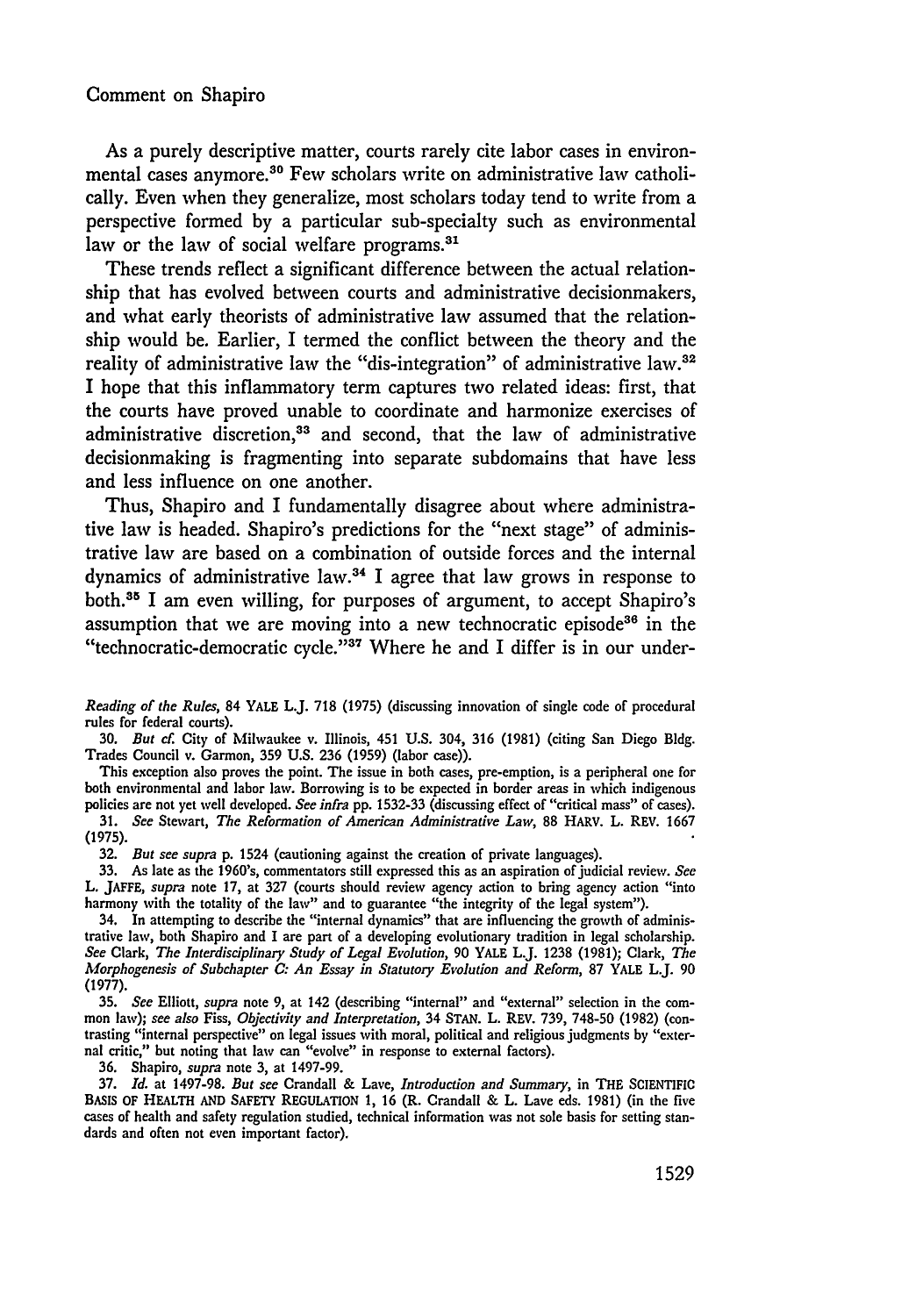standings of the nature of the "internal dynamic" influencing the course of administrative law. Shapiro argues that the historical trend in administrative law is toward greater judicial control over administrative discretion-first, over adjudication; then, over rulemaking; and, in the future, over informal, discretionary action.<sup>38</sup> I believe that Shapiro is incorrect on two counts, one historical and the other institutional.

As an historical matter, the high-water mark of judicial control of administrative action was reached about a decade ago with cases such as *Citizens to Preserve Overton Park, Inc. v. Volpe<sup>39</sup> and Association of Data Processing Service Organizations v. Camp.40* These and other decisions of the middle 1970's marked the culmination of the most recent wave of agency creation.<sup>41</sup> The "struggle for judicial supremacy"<sup>42</sup> was complete once *Overton Park* brought informal, discretionary administrative actions within the reviewing power of the courts and once the Court of Appeals for the D.C. Circuit developed techniques for reviewing informal rulemaking.

But the culmination of one style necessarily sets the stage for the next.<sup>43</sup> Since the mid-1970's, the direction of legal development has changed. During the last decade, the Supreme Court has sharply restricted the tools available to reviewing courts. The pendulum had clearly begun to swing away from judicial control and toward greater administrative autonomy in *Train v. Natural Resources Defense Council,4 <sup>4</sup>*in which the Supreme Court held that a reviewing court cannot overrule an agency for what the court believes is a mistake in interpreting the law; the court must defer to

38. Shapiro, *supra* note 3, at 1488, 1519.

**39.** 401 **U.S.** 402 (1971) (expanding range of administrative decisions subject to judicial review to include informal agency actions).

40. **397 U.S. 150 (1970)** (expanding range of persons with standing to initiate judicial review of administrative actions).

41. There have been three waves of agency creation: **(1)** the creation of regulatory agencies such as the ICC during the Progressive era, *see S.* BREYER **&** R. STEWART, *supra* note **28,** at 23-24; (2) the creation of the New Deal agencies, such as the NLRB and the **SEC,** which expanded federal regulation of the economy, *id.* at **26-28;** and **(3)** the creation of the new "Social Regulation" of the 1970's, which expanded federal regulation of health and safety through agencies such as **EPA, OSHA,** and the Consumer Products Safety Commission, see Schuck, *The Politics of Regulation* (Book Review), **90** YALE L.J. **702, 707 (1981)** (at least **30** important regulatory statutes enacted between **1970** and **1975,** creating new agencies and expanding jurisdiction of existing ones).

Each round of agency creation has provoked changes in prevailing concepts of administrative law. *See* **S.** BREYER **&** R. STEWART, *supra* note **28,** at **23-35;** *see also* Environmental Defense Fund v. Ruckelshaus, 439 **F.2d** 584, **597-98 (D.C.** Cir. **1971)** (proclaiming "new era" in relationship between courts and agencies).

42. **1** borrow this phrase from Robert Jackson. See R. **JACKSON,** THE **STRUGGLE** FOR **JUDICIAL** SUPREMACY: A CRISIS IN AMERIcAN POWER POLITICS (1941).

43. *Cf* Deutsch, *Neutrality, Legitimacy, and the Supreme Court: Some Intersections Between Law and Political Science,* 20 STAN. L. REV. 169, 206 (1968) ("the culmination of an old style" is also "the beginning of a new perspective"); T. **KUHN,** *supra* note 2, at **93** (revolutionary scientific discovery such as x-rays "necessarily violated one paradigm as it created another").

44. 421 U.S. 60 (1975).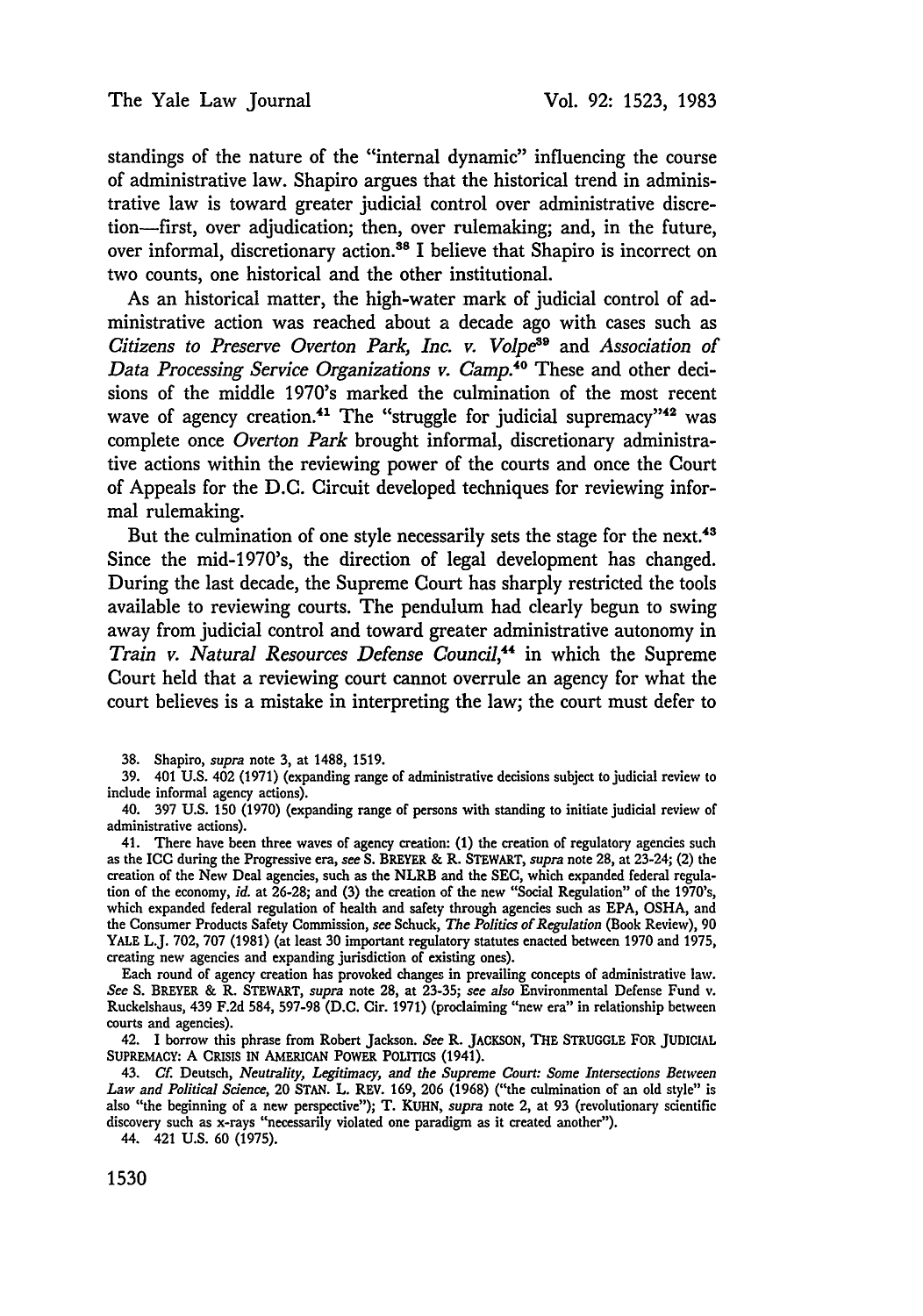the agency's interpretation of statutory language and legislative history if it is "reasonable."<sup>45</sup> Vermont Yankee Nuclear Power Corporation v. Nat*ural Resources Defense Council<sup>46</sup>* further limited the judiciary's power by holding that a court reviewing an administrative action may not impose additional procedural requirements if an agency, in the exercise of its discretion, has chosen not to require such procedures. The judiciary can no longer pioneer the development of administrative procedures-as the D.C. Circuit did in the area of informal rulemaking in the early 1970's.<sup>47</sup> Most recently, the Court has indicated that it may be impermissible for federal judges to develop common law in areas touched by comprehensive regulatory statutes: Administrative discretion to make law is exclusive.<sup>48</sup> Thus, the Supreme Court's direction in the dozen years since *Overton Park* does not support Shapiro's belief in the continuing expansion of judicial control over administrative discretion.

If only recent Supreme Court decisions were at issue, the "disintegration" of a unitary, court-made administrative law might be written off as a passing phase, or one of Professor Rabin's oscillations which is likely to reverse itself as soon as a few new Justices are appointed. There are, however, deeper institutional factors that suggest that the trend will continue.

As the administrative state matures, the locus of power naturally shifts from court-imposed administrative law, which was central during the formative era, toward particularized statutory goals and policies that are elaborated primarily by agencies. To some degree, the shift can be attributed to the sheer volume of administrative activity. Once an area of law reaches a certain "critical mass," the need to borrow concepts from outside decreases and the field moves toward greater self-sufficiency. The process resembles the way in which a natural species is formed as animals lose the ability to crossbreed.<sup>49</sup>

A second process is at work as well. As the mass of statutes, regulations, and cases continues to grow beyond a certain point (defined perhaps by the amount of information that an Arthur Corbin or Kenneth Culp Davis can absorb in a lifetime),<sup>50</sup> lawyers and judges can no longer relate

45. *Id.* at **75;** *accord* Chevron, **U.S.A.** v. Nat'l Resources Defense Counsel, 104 **S.** Ct. **2778, 2782** (1984).

47. *See* Shapiro, *supra* note 3, at 1488.

48. *See* City of Milwaukee v. Illinois, 451 U.S. 304 (1981) (congressionally established regulatory program preempted federal common law of water pollution); Middlesex County Sewerage Auth. v. National Sea Clammers Ass'n, 453 U.S. 1 (1981) (no private rights of action authorized under water pollution legislation). *But see* Nader v. Allegheny Airlines, 426 U.S. 290 (1976) (regulatory authority of **CAB** does not preclude action for common law fraud).

49. *See* M. WHITE, **MODES** OF SPECIATION **(1978).**

**50.** For a stimulating discussion of the relationships between forms of legal writing and the ways

<sup>46. 435</sup> **U.S. 519** (1978).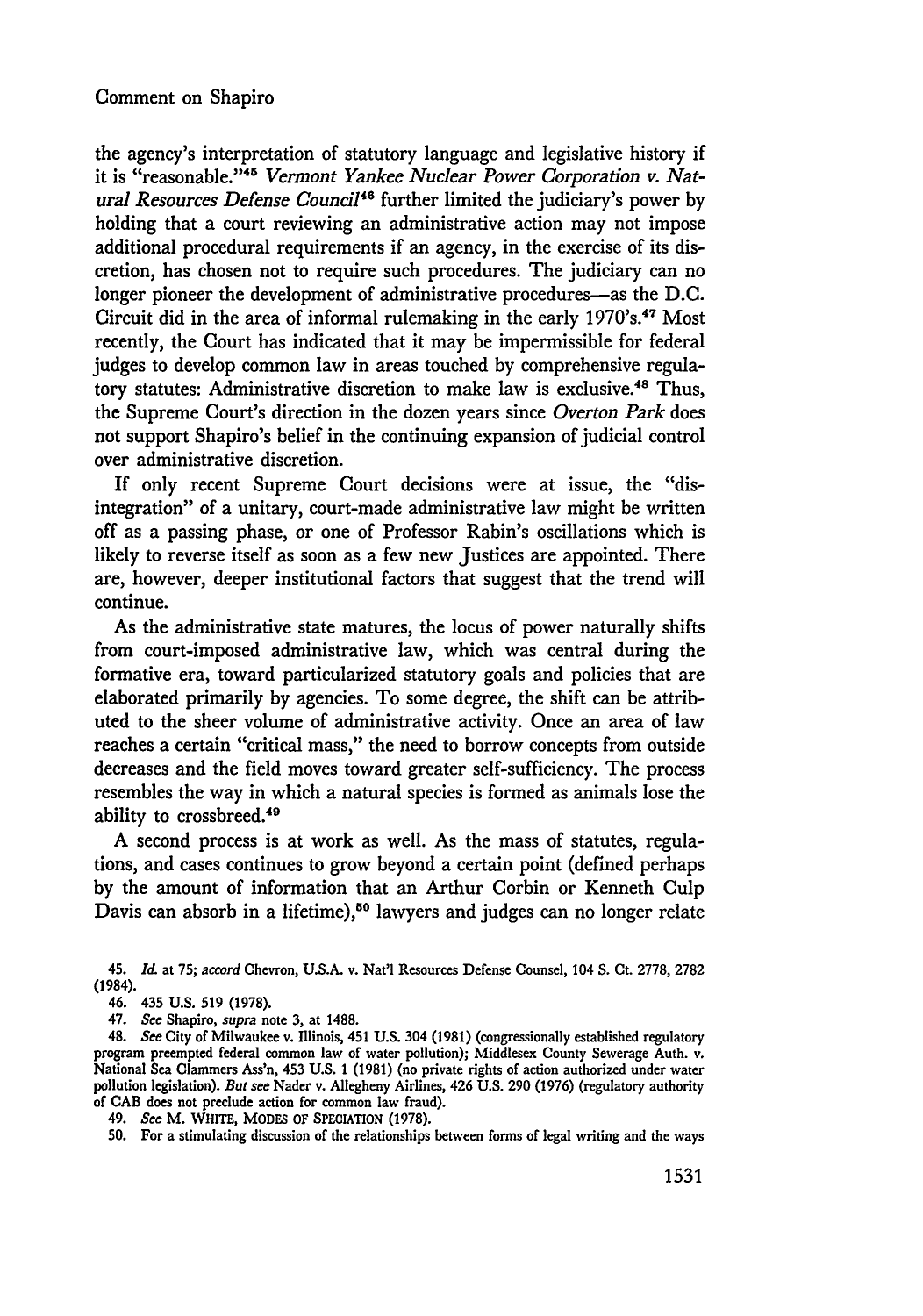all the parts to one another. They begin to think in terms of separable fields of law. Gradually, an NLRB case just *seems* less binding on an environmental case. Through a kind of centrifugal force, a number of administrative subdomains gradually form, each having its own internal integrity. The boundaries are neither firm nor exact, but they are there. Ironically, the success and expansion of the administrative state leads naturally to the "dis-integration" of administrative law.

I am not saying that administrative law no longer exists in a literal sense; standing, notice-and-comment rulemaking, and all the rest are, of course, still with us. Rather, my point is that the center of gravity has shifted away from the broad, overarching generalizations of the administrative law of the 1960's toward more particularistic statutory and policy objectives."1 This phenomenon is not unique to administrative law; it occurs in many bodies of law as they mature.

Let me give a practical example. I see the Supreme Court's recent pronouncements in the *Benzene* case<sup>52</sup> concerning the evidentiary burden that an agency must satisfy before regulating a carcinogen as having, at most, precedential value in the environmental area.53 I question whether this case, or most other current opinions involving administrative decisions, can be generalized across so broad a category as all "informal rulemaking" cases.<sup>54</sup>

This trend toward the fragmentation of administrative law can also be seen at the statutory level. Instead of revising the 1946 Administrative Procedure Act (APA),<sup>55</sup> Congress has written separate procedural codes

Simpson ascribes the decline of treatise writing in part to "a significant decline in the belief that legal principles. **. .** are of universal validity." *Id.* at 667. He also mentions America's "rising bulk of legal material, particularly law reports" as an impediment to the treatise-writing tradition. *Id.* at 676.

The argument in the text of this Comment is related, but proposes that the forms of legal literature not only are influenced **by,** but also influence the way that lawyers and judges conceive of the law.

51. *Cf.* Editors' *Preface* to Stewart & Sunstein, *Public Programs and Private Rights,* 95 HARV. L. REV. 1195, 1195 (1982) (advocating judicial creation of remedies "linked with particular conceptions of the deepest purposes particular statutes are meant to advance").

52. Industrial Union Dep't v. American Petroleum Inst., 448 U.S. 607 (1980).

53. It is plausible to read the benzene case, even more narrowly, as reflecting the particular balance struck **by** Congress between risks to health and economic well-being in the workplace. *See* 448 U.S. at 642-52 (reviewing statutory language and legislative history of OSHA); *see also* Industrial Union Dep't v. Hodgson, 499 F.2d 467, 478 (D.C. Cir. 1974) ("Congress does not appear to have intended to protect employees **by** putting their employers out of business. . . ."). The weighing of competing values may be different under other statutes regulating environmental hazards. *See* American Textile Mfrs. Inst. v. Donovan, 452 U.S. 490, **510** & n.30 (1981) *(Cotton Dust)* (reviewing other environmental statutes that provide a different role for economic considerations).

54. But *see* Shapiro, *supra* note 3, at 1506, interpreting the benzene case as illustrating the use of burdens of proof **by** courts to control administrative discretion within the broad category, "thematic statutes." A similar idea was proposed in Leventhal, *Environmental Decisionmaking and the Role of the Courts,* 122 U. PA. L. REV. 509, 535-536 (1974).

55. 5 U.S.C. §§ 551-559, 701-706 (1982).

that lawyers view the law, see Simpson, *The Rise and Fall of the Legal Treatise: Legal Principles and the Forms of Legal Literature,* 48 U. OHi. L. REv. 632 (1981).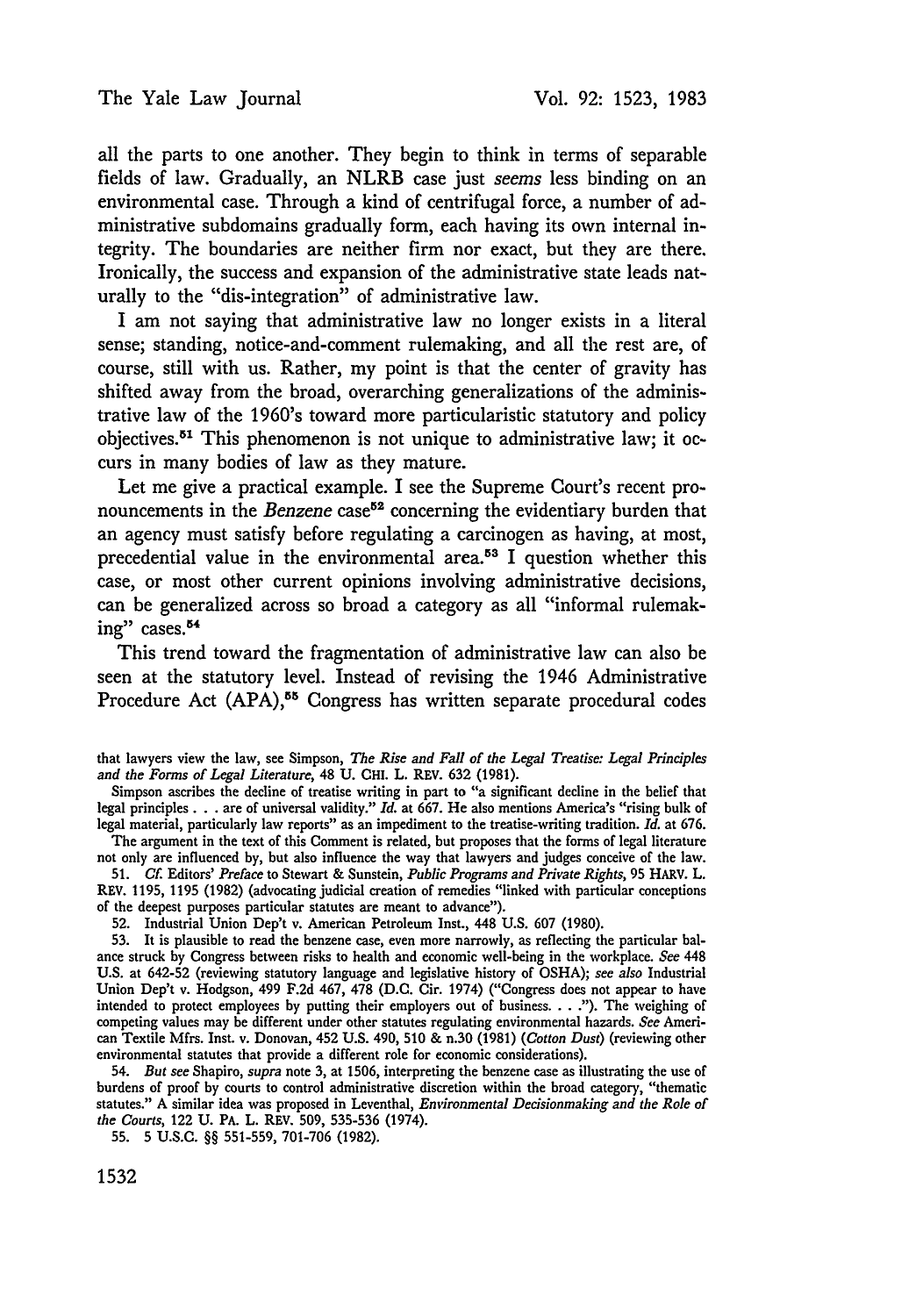#### Comment on Shapiro

into the organic acts establishing agencies and programs—creating a series of "mini-APAs."<sup>56</sup> I suspect that Congress will continue to create procedures tailored to the particular needs of various substantive areas through separate statutes, rather than rewriting the APA so as to impose a unitary procedural code, as Shapiro predicts.<sup>87</sup> Of course, "dis-integration" does not mean that the D.C. Circuit is about to go out of business. On the contrary, its task is becoming more challenging. In place of a single, unitary administrative law, we now have a series of administrative laws, which are developing more or less independently of one another.

As a result of these changes in the nature of administrative law, I doubt that we can make useful generalizations about "moods" of judicial review applicable across broad procedural categories of cases, as Shapiro suggests.58 What actually constitutes "substantial evidence" in environmental cases no longer bears much resemblance to what goes by the same name in labor or rate-making cases.<sup>59</sup>

I must also confess some skepticism about the method that Shapiro uses in the early part of his Article to analyze different standards of judicial review. To the extent that productive generalizations can be made about categories as broad as all informal administrative action, one has to go beyond an analysis of the wording of legal "standards" to study actual behavior, as Shapiro and other political scientists have demonstrated over the years. I doubt that empirical study would bear out Shapiro's suggestion that informal agency action is now reviewed at the most demanding point on the spectrum. Nor is this problem avoided by recasting the subject of the generalization as only a "mood," not a rule.

### IV.

Let me add a word or two about the implications for lawyers of the changes I have been describing. The causes of the "dis-integration" of administrative law, about which many others at the Symposium have spoken, are related to the rise of the activist state and public law. As long as we viewed administrative law as involving *disputes* between an individual and a governmental official-a tradition that goes back to *Marbury v.*

**<sup>56.</sup>** *Compare, e.g.,* 42 **U.S.C.** § 7607(d) **(1982)** (procedure under the Clean Air Act) *with* **15** U.S.C. § 2605(c) (1982) (procedures under Toxic Substances Control Act).

<sup>57.</sup> Shapiro, *supra* note 3, at 1488.

<sup>58.</sup> *Id.* at 1490-91.

<sup>59.</sup> See Environmental Defense Fund v. EPA, 598 F.2d **62,** 82-83 (D.C. Cir. 1978) (PCBs) (describing modifications of substantial evidence test as developed "in review of nonscientific adjudications" which are necessary to adapt it to "review of scientific rulemaking"); Industrial Union Dep't v. Hodgson, 499 F.2d 467, 473-74 (D.C Cir. 1974) (discussing difficulty of adapting traditional substantial evidence test to risk assessments that involve elements of legislative policy).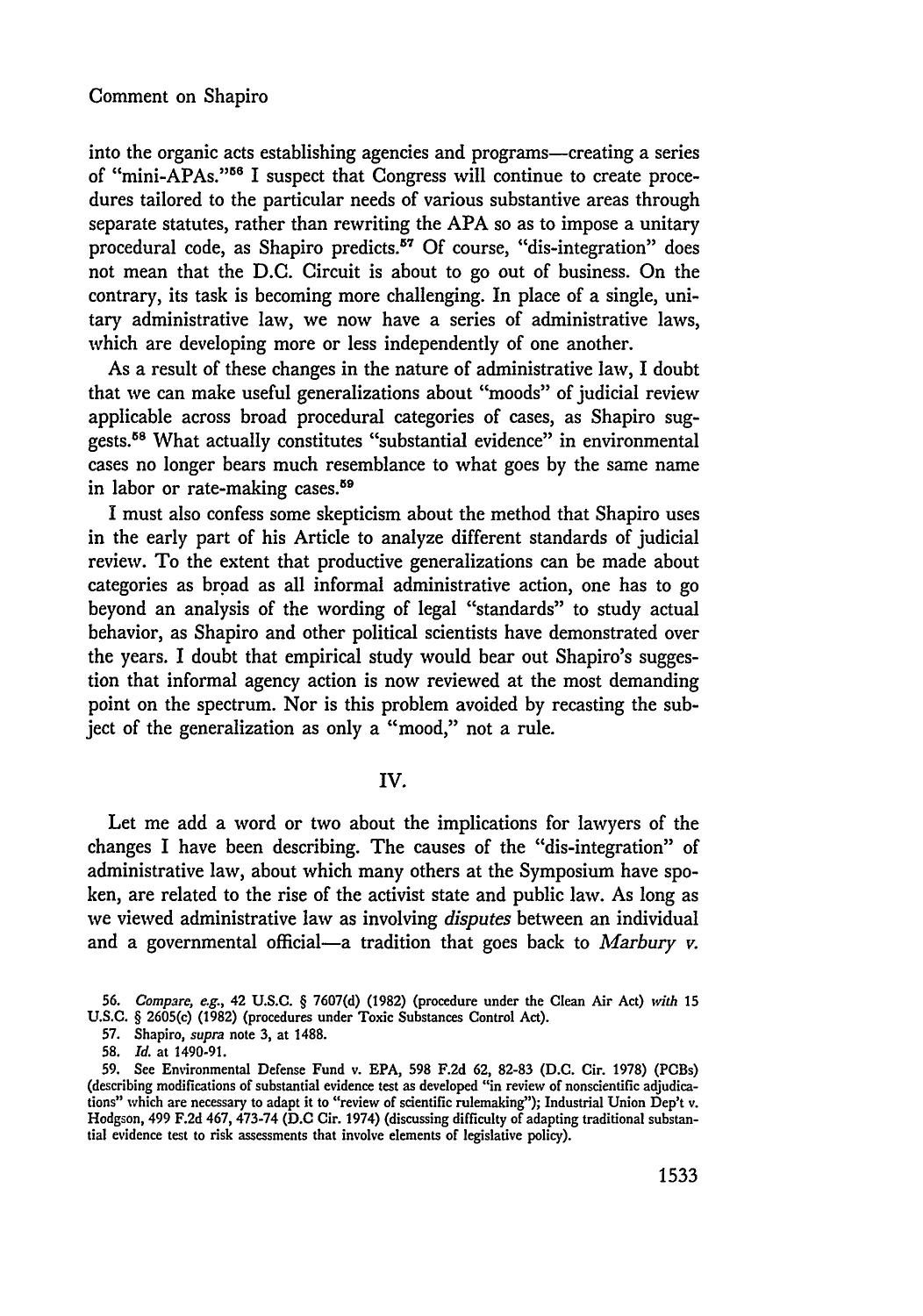**Madison60** and *Ex parte Young <sup>61</sup> -it* made sense to fashion an administrative law along the lines of judicial procedure, with emphasis on formal regularity, fairness to individuals, and confining decisionmakers within the scope of their authority.<sup>62</sup> As a "public law" or "activist state" conception emphasizing *implementation of policy* to improve the general welfare<sup>63</sup> gradually supplants the dispute resolution model, the courts' claim to fashion a unitary "administrative law" is undermined. Courts and lawyers may be experts at assessing fairness to individuals; they hold no special brief in fashioning policies to serve the general welfare.<sup>64</sup>

Now, and increasingly in the future, there will be less law and more administration in administrative law. The ambitions-perhaps it would be more accurate to say the *conceits-proposed* for judicial review **by** an earlier generation of administrative lawyers have failed. Louis Jaffe, for example, believed that courts could impose a system of administrative law that would bring integrity and coherence to administrative decisions and proclaim the premise that agencies would be "brought into harmony with the totality of the law . . . .<sup>166</sup> Jaffe's image of courts as supervising, coordinating, and integrating administrative action is irreconcilable with Landis' vision of politics and expertise, not common law logic, guiding the exercise of administrative discretion. Landis, not Jaffe, has been borne out **by** history. Today, the function of coordinating and integrating exercises of administrative discretion is no longer being performed primarily **by** courts. Instead, new forms have emerged to **fill** the vacuum. The Office of Management and Budget now wields power far greater than any court's over the substance of agency decisions.<sup>66</sup> Until recently, the legislative veto gave broad supervisory power to committees of Congress.<sup>67</sup> In addition, a

**62.** *See* DeLong, *Informal Rulemaking and the Integration of Law and Policy,* 65 VA. L. REV. **257, 339 (1979)** (difficulty of adapting traditional "basic concepts" of "conflicts between individuals" and "procedural fairness" to broad government policymaking); Stewart **&** Sunstein, *supra* note **51, 1202-03** (traditional model of administrative law as "private rights of defense").

**63.** *See* Mashaw, *supra* note **5,** at **1153-73** (public law model as implementation of general welfare).

64. *See* Shapiro, *supra* note **28,** at **25** ("Having levered themselves off the grounds of procedure where they have special claims of expertise and onto the grounds of **highly** technical substance where they do not, courts will find themselves claiming to exercise a kind of review for which they have neither the capacity nor the legitimacy.").

**65.** *See* L. **JAFFE,** *supra* note **17,** at **327.**

**66.** *See* Exec. Order No. 12,291, 3 C.F.R. 127 (1981); Note, *Regulatory Analyses and Judicial Review of Informal Rulemaking,* 91 YALE L.J. 739, 746-49, 753-57 (1982).

67. Although not a new invention, the use of the legislative veto expanded dramatically in the last decade. *See* J. SUNDQUIST, THE **DECLINE AND** RESURGENCE OF CONGRESS 344-66 (1981). The legislative veto was held unconstitutional in Immigration & Naturalization Service v. Chadha, 103 **S.** Ct. 2764 (1983). For a discussion of the legislative veto and possible substitutes, see Elliott, INS v. Chadha: *The Administrative Constitution, the Constitution, and the Legislative Veto,* 1983 SUP. **CT.** REV. **125,** 156-61.

**<sup>60. 5</sup> U.S.** (1 Cranch) **137 (1803).**

**<sup>61. 209</sup> U.S. 123 (1908).**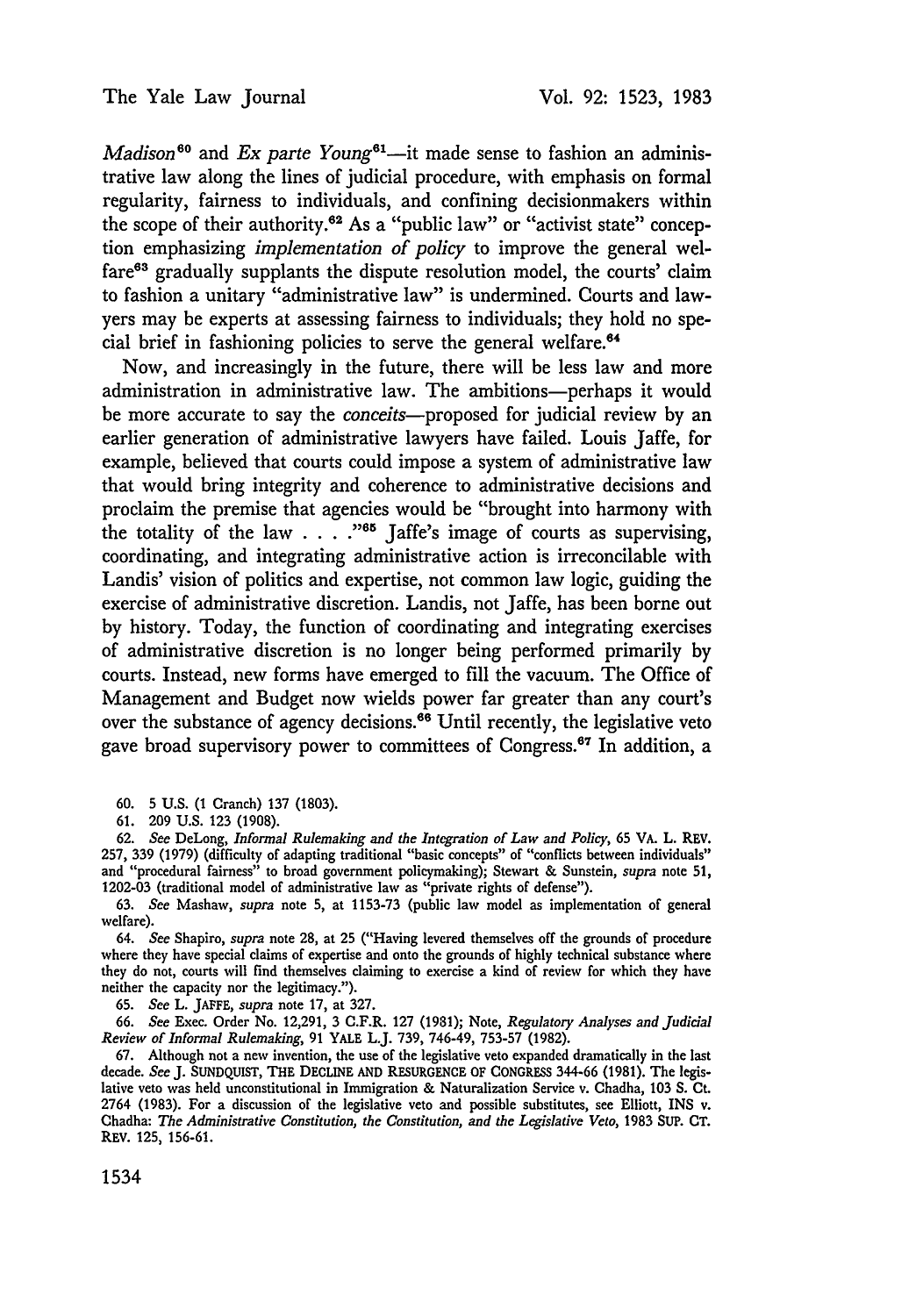number of specialized review institutions, such as the Science Advisory Board within the Environmental Protection Agency,<sup>68</sup> have evolved to constrain administrative discretion, the role that Jaffe and his contemporaries claimed as the natural inheritance of courts and the system of administrative law.

What I have been calling the "dis-integration" of administrative law does not mean that administrative lawyers must abdicate in an activist state.<sup>69</sup> It does mean, however, that judicial review and the procedural arsenal of the administrative lawyer of the 1960's are no longer sufficient. In place of judicial review under the Administrative Procedure Act, the primary tools of an administrative lawyer's trade are increasingly a variety of new techniques for controlling administrative discretion: actions for damages and injunctive relief;<sup>70</sup> the Freedom of Information Act;<sup>71</sup> advisory committees;72 legislative oversight;73 and cost-benefit analyses **by** the Office of Management and Budget.74

Now and in the future, administrative lawyers must master new skills so that they can represent their clients before legislative committee staffs, in technical policy formulation, in the substance of administrative rulemakings, and in inter-agency reviews within the Executive Branch. This requires not only that lawyers acquire a speaking knowledge of economics and politics, but also that they overcome their "technophobia" and become comfortable making arguments in the technical languages of administrative discretion as well as the legalistic language of administrative law.<sup>75</sup>

Assuming that the legal profession meets these challenges.<sup>76</sup> lawyers

**68.** 42 **U.S.C.** § 4365(e) **(1982);** *see* GENERAL ACCOUNTING **OFFICE,** IMPROVING THE **SCIENTIFIC AND TECHNICAL** INFORMATION AVAILABLE TO THE **ENVIRONMENTAL PROTECTION AGENCY IN ITS** DECISIONMAKING **PROCESS** 24-27 **(1979)** (concluding that review by Science Advisory Board had "significant effect" on EPA's criteria document for lead standards). *But see* American Petroleum Inst. v. Castle, **665 F.2d 1176, 1188 (D.C.** Cir. **1981),** *cert. denied,* 455 **U.S.** 1034 **(1982).**

**69.** *See* Ackerman, *supra* note **6.**

**70.** 42 **U.S.C.** § **1983 (1982).** *See generally* **P. SCHUCK,** SUING GOvERNMENT: CITIZEN REMEDIES FOR **OFFICIAL** WRONGS (1983)(discussing public tort remedies).

**71.** 5 **U.S.C.** § **552 (1982).** During **the** discussion at the Symposium, Professor Michael Graetz pointed out that the Freedom of Information Act constrains agency discretion.

**72.** *See* Federal Advisory Committee Act, 5 **U.S.C.** app. I (Supp. I, **1977).**

**73.** *See* **J. SUNDQUIST,** *supra* note **67,** at 315-43.

74. *See supra* note **70.**

**75.** *See* DeLong, *How to Convince An Agency: A Handbook for Policy Advocates,* **REGULATION,** Sept./Oct. **1982,** at **27.**

**76.** Some portions of the legal profession have been slow to adapt to changes in the nature of administrative law. *See* DeLong, *supra* note **62,** at **338-39:**

In a powerful way, once an issue becomes nonreviewable it automatically is transformed into "nonlaw," and, lacking a base of operations in the courts, the legal profession seems to conclude that the lawyer *qua* lawyer has no business concerning himself with the issue. Thus there has been little interest in the development of systematic legal approaches to policy decisions, despite the continuing involvement of Washington lawyers, at least, in such decisions. This participation in policymaking seems to be regarded with embarrassment as influence